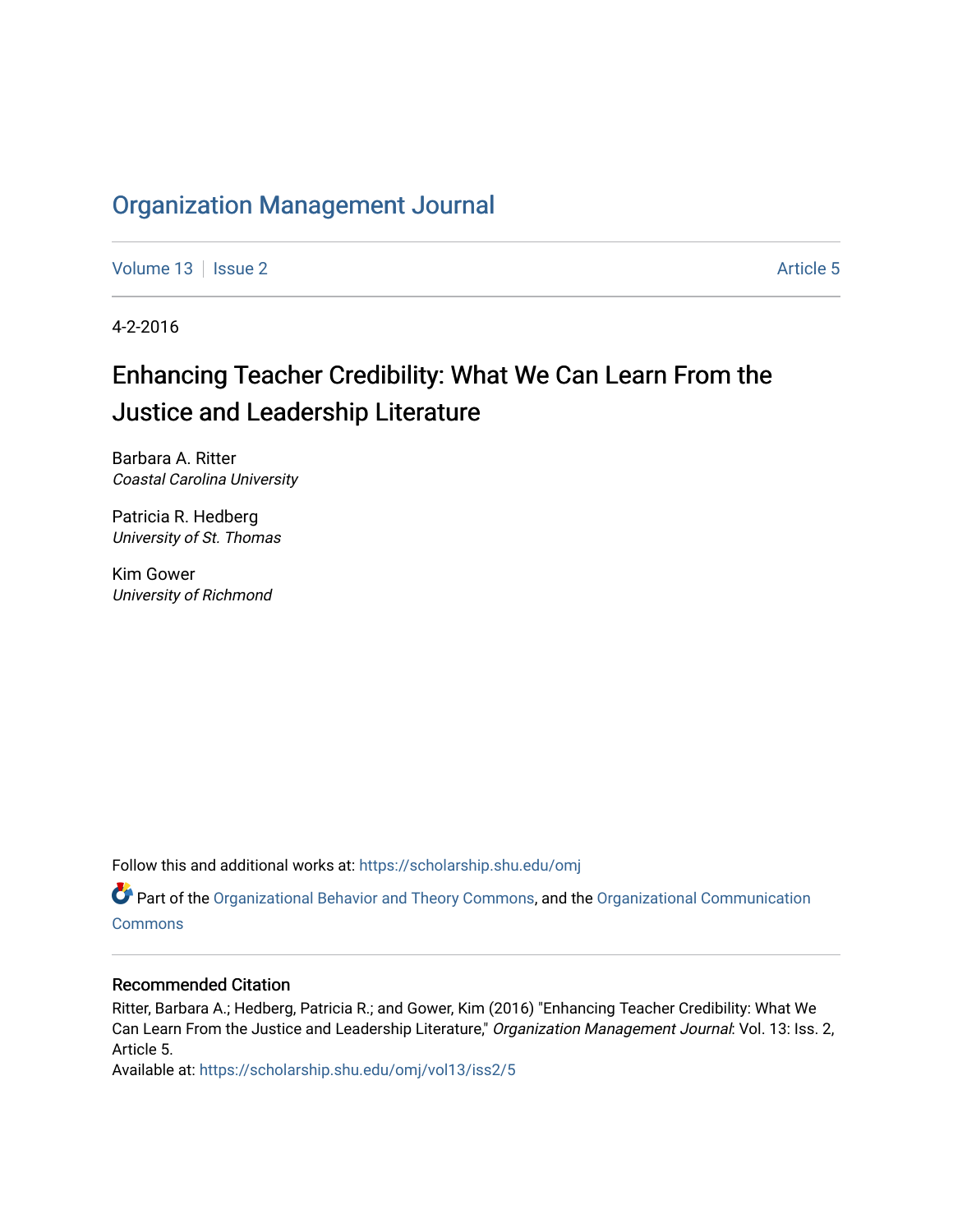## Enhancing Teacher Credibility: What We Can Learn From the Justice and Leadership Literature

B[a](#page-1-0)rbara A. Ritter<sup>a</sup>, Patri[c](#page-1-1)ia R. Hedberg<sup>b</sup>, and Kim Gower<sup>c</sup>

<span id="page-1-1"></span><span id="page-1-0"></span><sup>a</sup>E. Craig Wall Sr. College of Business, Coastal Carolina University, Conway, South Carolina, USA; <sup>b</sup>Opus College of Business, University of St. Thomas, Minneapolis, Minnesota, USA; <sup>c</sup>Jepson School of Leadership Studies, University of Richmond, Richmond, Virginia, USA

#### ABSTRACT

Enhanced perceptions of instructor credibility are related to positive outcomes in the classroom, including participation and learning (Chory, 2007; Frymier & Thompson, 1992; McCroskey & Teven, 1999; Myers, 2004; Teven & McCroskey, 1997). We contend that student perceptions of instructor credibility can be directly impacted by applying management research to classroom practices. In other words, actionable management research is useful in the classroom not just to share with students because it may make them better managers, but also to improve teaching practices and related outcomes. The present article explores this tenet, first discussing why we believe applied research findings can and should be transferred to the classroom and then using Implicit Leadership Theory (ILT) and organizational justice literature to demonstrate how these concepts can be generalized to the classroom environment to ultimately enhance instructor credibility.

#### **KEYWORDS**

Actionable research; classroom design; classroom management; implicit leadership theory; instructor credibility; justice

Establishing instructor credibility in the classroom is a frequently studied topic in the field of communication (Chory, [2007;](#page-8-0) Frymier & Thompson, [1992](#page-9-0); Ruppert & Green, [2012](#page-10-0); Teven & McCroskey, [1997\)](#page-10-1). It receives less attention, however, in the business and management education literature. Defined as an attitude characterized by belief in instructor, instructor credibility includes competence, character, and caring dimensions (Chory, [2007;](#page-8-0) Frymier & Thompson, [1992;](#page-9-0) McCroskey & Teven, [1999](#page-10-2)). These dimensions have a multitude of effects on student perceptions and behaviors, including participation and learning (Myers, [2004;](#page-10-3) Teven & McCroskey, [1997\)](#page-10-1). It has been demonstrated empirically that credibility is enhanced by instructors who practice what they teach in a business communication course. That is, instructors who apply concepts from the course in their communications with students are seen as more credible (Ruppert & Green, [2012](#page-10-0)). Seemingly, the parallel from the field of management is that the business professor who applies findings from the relevant literature toward classroom management will also increase student perceptions of credibility. The present article explores this tenet, first discussing why we believe applied research findings can and should be applied to the classroom and then using Implicit Leadership Theory (ILT) and organizational justice literature to demonstrate how these concepts can be generalized to the classroom environment to ultimately enhance instructor credibility.

As there are a large number of seminal findings in the management literature from which we could draw for this evaluation, we found the need to limit the scope of this article in some way. We chose ILT and organizational justice as we feel that these areas show particular potential for applications in classroom management and especially are relevant to instructor credibility. Further, examining teachers-as-leaders is a logical first step as the social-cognitive parallels inherent in the discussion of ILT help to form the basis as to why applied research should be generalizable to the classroom. Finally, there is further reason to begin with these areas as both leadership and justice are seen as important correlates of student success and perceptions in the classroom (e.g., Chory, [2007;](#page-8-0) Chory-Assad, [2002;](#page-9-1) Feldman, [2007;](#page-9-2) Horan, Chory, & Goodboy, [2010\)](#page-9-3).

#### Generalizability of applied literature to the classroom

Much has been written about the relevance and usefulness of management research for practicing managers (e.g., Bartunek, [2007](#page-8-1); Burke & Rau, [2010;](#page-8-2) Pearce & Huang, [2012](#page-10-4); Rousseau, [2006;](#page-10-5) Shapiro, Kirkman, & Courtney, [2007](#page-10-6)). Similarly, much has been written about the practice of teaching (e.g., Arbaugh & Hwang, [2015;](#page-8-3) Chickering, Gamson, & Poulsen, [1987;](#page-8-4)

CONTACT Barbara A. Ritter ۞ britter@coastal.edu **■** E. Craig Wall Sr. College of Business, Coastal Carolina University, 119 Chanticleer Drive East, Conway, SC 29528.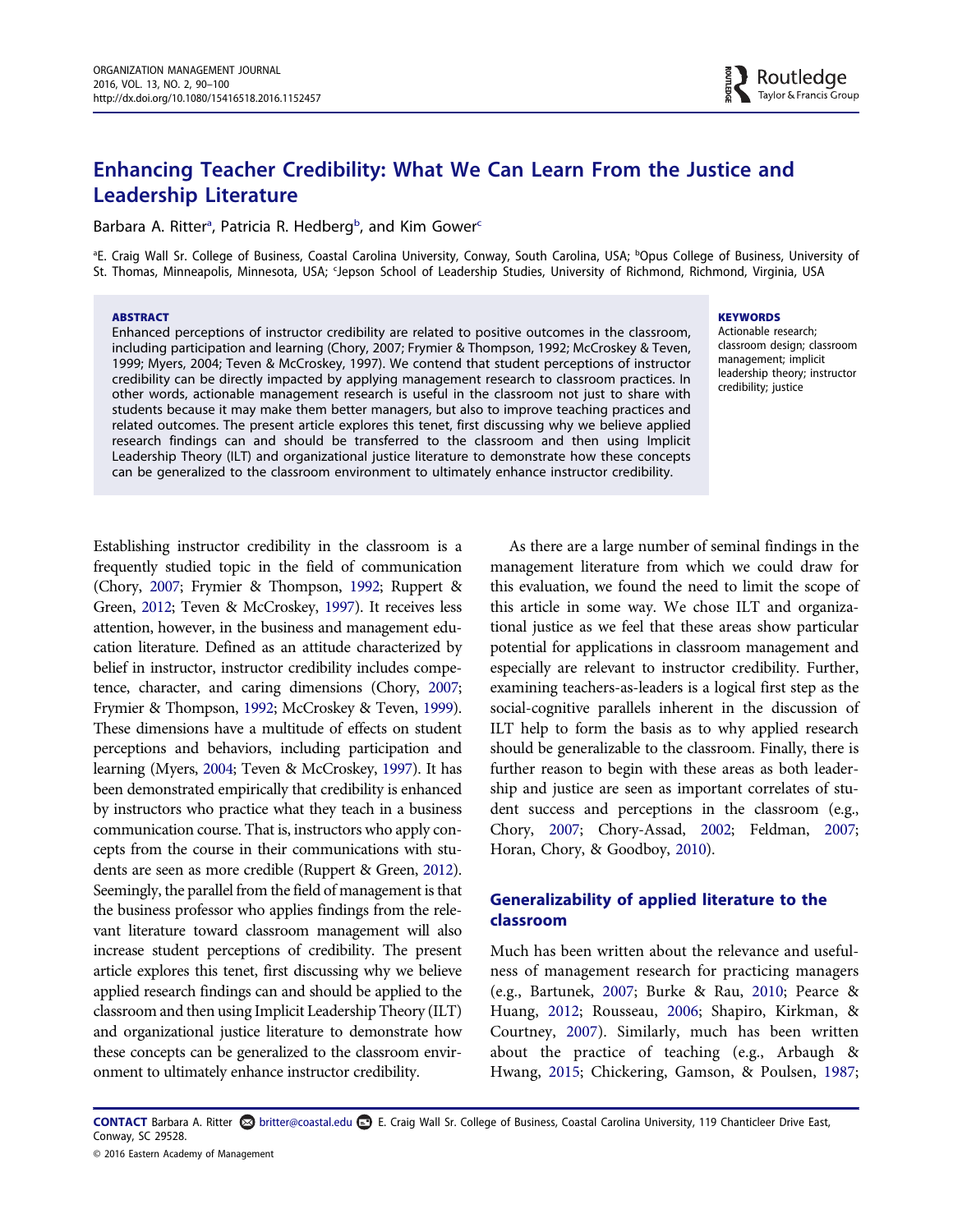Whetten, [2007](#page-11-0)). Little attention has been paid, however, to the intersections between applied management research and the practice of teaching. Indeed, actionable management research (defined as research that has implications for action and is relevant in an organizational context) may be useful in the classroom to both inform managerial practice (e.g., Pearce & Huang, [2012](#page-10-4)) and influence and improve teaching practices (Chory & McCroskey, [1999](#page-8-5); Chory-Assad, [2002](#page-9-1)). The art of teaching, after all, includes principles of classroom management (e.g., Chickering et al., [1987](#page-8-4)) that often mirror the art of managing organizations.

There are many reasons to believe that teachers can learn from literature primarily targeted toward managers and leaders. First, the context of a teaching environment (student: teacher) is, in many ways, similar to a work environment (employee: manager). From a management perspective, there is overlap in the theoretical underpinnings of what makes for a successful classroom experience and what makes for a successful work environment. For example, both classroom management and organization management involve concepts like discipline, motivation, and assessment of performance (e.g., Chase & Chase, [1993](#page-8-6); Zinn, Sikorski, & Buskist, [2004\)](#page-11-1). Further, Chickering et al. [\(1987\)](#page-8-4) suggest that effective teaching encourages teacher–student contact, cooperation among students, and active learning, and provides prompt feedback, time on task and communicates high expectations. Various theoretical and empirical articles have also suggested that work effectiveness is best precipitated by similar factors (e.g., Osland, Kolb, Rubin, & Turner, [2006;](#page-10-7) Steelman, Levy, & Snell, [2004\)](#page-10-8). Indeed, researchers have argued that constructs such as justice (Chory-Assad, [2002\)](#page-9-1), culture (Chen, [2000](#page-8-7)), and total quality improvement (Frymier, Shulman, & Houser, [1996\)](#page-9-4) generalize from the field to the classroom. This evidence leads us to think about actionable management research in a broader way such that effective action can apply equally to the classroom and the work environment. Those instructors that have implemented the classroom-as-anorganization model, for example, making management research actionable in the classroom by converting the classroom into a real working organization and allowing students to experience the practice of management directly (see Cohen, [1976;](#page-9-5) Sheehan, McDonald, & Spence, [2009](#page-10-9)).

#### Teachers as leaders

Beyond the face validity of the external contextual environment, there is a social-cognitive argument as to why work and school situations may be perceived similarly. Cognitively, students are placed in a situation similar to that of new employees. They must evaluate the task demands as well as the person responsible for enabling them to complete the task. In this regard, there are likely basic cognitive processes that occur when a person emerges in a position of power before others they are expected to lead (e.g., Ritter & Lord, [2007](#page-10-10)). The faculty member in the classroom is in a situation similar to the new manager in trying to establish legitimacy and create an organizational climate in which workers can be most effective.

Both the fields of education and leadership have undergone paradigm shifts in the last several decades, from a focus on the teachers (leaders) to a focus on the learners (followers) (e.g., ILT, Leader Member Exchange; Graen, [1976;](#page-9-6) Graen & Scandura, [1987;](#page-9-7) Lord, Foti, & DeVader, [1984](#page-10-11); Whetten, [2007](#page-11-0)). This shift can be seen in the education literature with the growing importance of experiential learning, active learning, and learning styles (e.g., Auster & Wylie, [2006](#page-8-8); Bonwell & Eison, [1991](#page-8-9); Frost & Fukami, [1997;](#page-9-8) Kolb, Boyatzis, & Mainemelis, [2001](#page-9-9); Whetten, [2007\)](#page-11-0). Some of the leadership literature has also moved from concentrating on leadership styles and leader characteristics to an emphasis on follower perceptions and cognitions (e.g., Liden, Wayne, & Stilwell, [1993](#page-9-10); Lord & Emrich, [2000\)](#page-10-12). The changing emphasis in these literatures has allowed researchers to better understand what makes followers follow and what makes students learn. Based on the underlying similarity in these paradigm shifts, if students in the classroom maintain the same cognitive processes as followers in the workplace, much of the literature would be dually applicable. That is, teachers who capitalize on the idea that student perceptions of them and the course are important will be more successful in generating true learning.

Beyond the theoretical possibilities, there are clearly many practical benefits of applying the management literature to the classroom in an overt way, such as reducing student perceptions of powerlessness and apathy (Sashittal, Jassawalla, & Markulis, [2012\)](#page-10-13) and increasing student motivation and learning (Chory-Assad, [2002](#page-9-1); Horan et al., [2010\)](#page-9-3). Much is also discussed regarding the disconnect between the research literature and practice in the field (e.g., Bartunek, [2007;](#page-8-1) Burke & Rau, [2010;](#page-8-2) Pearce & Huang, [2012](#page-10-4); Rousseau, [2006](#page-10-5); Shapiro et al., [2007\)](#page-10-6). Modeling the appropriate management behaviors in the classroom may be one way more effectively teach students real life skills that can then be transferred into a workplace setting, effectively decreasing the gap between research and practice. The education and management literatures also suggest that new management teachers often are ill-prepared to enter the classroom (e.g., Boice, [1992;](#page-8-10)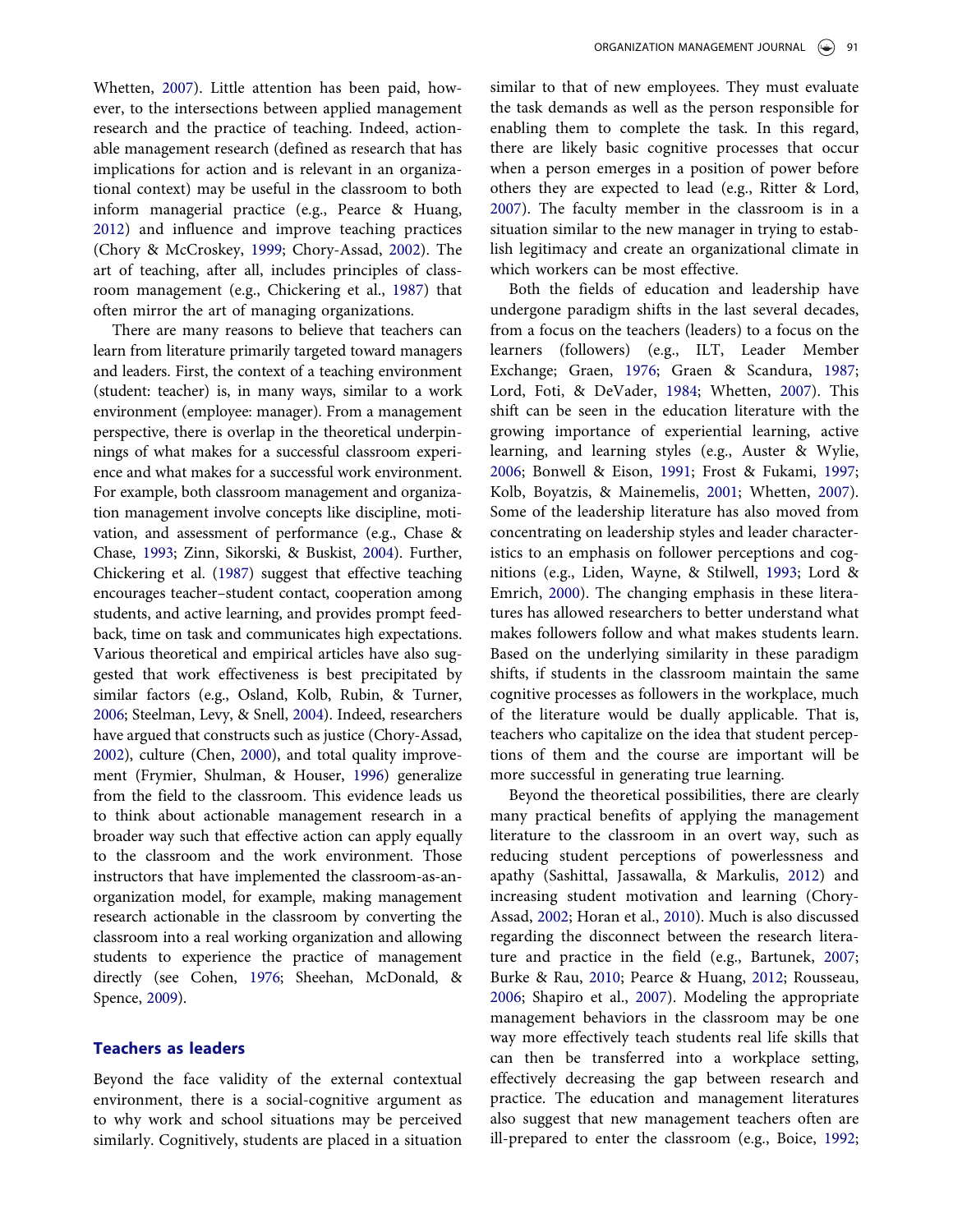Burke & Ng, [2006](#page-8-11); Rynes & Trank, [1999;](#page-10-14) Trank & Rynes, [2003\)](#page-10-15), just as new managers are often illprepared to enter the field of management (Ghoshal, [2005](#page-9-11); Jackson, [2010;](#page-9-12) Mintzberg, [2004](#page-10-16)). The application of applied research findings may improve performance in both instances.

#### Implicit leadership theory

The applied literature related to ILT should be especially applicable to teachers in the classroom as it targets automatic perceptual processes that occur when one is faced with a potential leader. ILTs are cognitive categories defined by a prototype, which is a set of abstract characteristics describing a typical leader that guide leadership perception in a particular context (Lord et al., [1984](#page-10-11); Matthews, Lord, & Walker, [1990;](#page-10-17) Ritter & Lord, [2007](#page-10-10); Smith & Foti, [1998\)](#page-10-18). Potential leaders are compared to the prototype, and if they are similar enough to the abstract cognitive conceptualization, they will be classified as a leader. The more consistent an individual's behavior is with the prototype, the more likely it is that that individual will be seen as a leader. Research has found that eight characteristics make up the leader prototype: sensitivity, dedication, (anti)tyranny, charisma, attractiveness, masculinity, intelligence, and strength (Offermann, Kennedy, & Wirtz, [1994\)](#page-10-19).

As ILT suggests, cognitive categorizations of leaders are organized hierarchically, and are able to take information regarding context into account (Lord & Maher, [1991](#page-10-20)). In fact, depending on the context, a different cognitive category will be activated in order to interpret leadership behavior. Relatively little literature, however, has been written exploring the specific nature of the teacher-as-leader prototype. One article suggests that based on differences between novices and experts, the expert teacher prototype should consist of information related to knowledge (content, pedagogical, and pedagogical-content), efficiency of problem solving, and insight (Sternberg & Horvath, [1995](#page-10-21)). The article does not, however, address how expectations of expertise will affect follower perceptions of teachers-as-leaders. Nonetheless, portions of the leader prototype may be applied in the perceptual processes of students, as, according to the ILT literature, the general category of leader versus nonleader distinction will be made first before the context is taken into account (Lord & Maher, [1991\)](#page-10-20). The juxtaposition of these ideas led us to suggest that the social cognitive context in business and educational environments is similar enough to result in akin perceptual processes, and specifically that the leader prototype will be activated in a

classroom environment. This conclusion is interesting in that the eight dimensions of the leadership prototype identified by Offermann et al. [\(1994](#page-10-19)) have not been studied as a gestalt in the classroom. However, the finding that student evaluations given during the first week of teaching do not tend to differ significantly from student evaluations given on the last week of class lends credibility to the importance of ILTs in the classroom (Wachtel, [1998](#page-11-2)) and suggests that initial perceptions of the instructor are strong and longlasting.

If we examine the extant parallels between the pedagogical and applied literatures as related to the eight ILT dimensions, perceptions of intelligence are demonstrably important in achieving legitimacy as the leader in the classroom (based on the notion that the teacher is seen as the expert; Sternberg & Horvath, [1995\)](#page-10-21). Indeed, one review suggests that teacher course knowledge is related to student learning and student evaluations, as is intellectual challenge (Feldman, [2007](#page-9-2)). As mentioned, competence (perceived knowledge or expertise) is also construed as a dimension of instructor credibility (Chory, [2007](#page-8-0); Frymier & Thompson, [1992\)](#page-9-0). Even given the research in constructs related to intelligence, the establishment and perception of instructor intelligence and the resulting outcomes are an area ripe for future research exploration.

The dimensions most necessary for classroom management, sensitivity, dedication, and (anti)tyranny, are also likely to be important as related to student perceptions in the classroom (Chory, [2007](#page-8-0); Paulsel, Chory-Assad, & Dunleavy, [2005\)](#page-10-22). One study, for example, noted that character and caring, as dimensions of instructor credibility, impact perceptions of classroom justice (Chory, [2007](#page-8-0)). Interestingly, in the applied literature, dedication was noted as the most strongly endorsed factor in the leadership prototype (Offermann et al., [1994](#page-10-19)). The importance of dedication may be shown through the significant correlations between course outcomes, availability and helpfulness, and enthusiasm (Feldman, [2007](#page-9-2)). Additionally, caring, concern, respect, and interest in students also seem to impact student evaluations and learning (as related to the anti-tyranny dimension; Feldman, [2007\)](#page-9-2); however, there is room for empirical exploration of this construct as well.

Charisma and attractiveness may also be significant in this context, as public presentations in front of others can impact teaching effectiveness (Kim, Damewood, & Hodge, [2000](#page-9-13); although online learning may change the impact of these factors). There is some debate as to whether charisma or attractiveness influences course outcomes, but it seems these variables do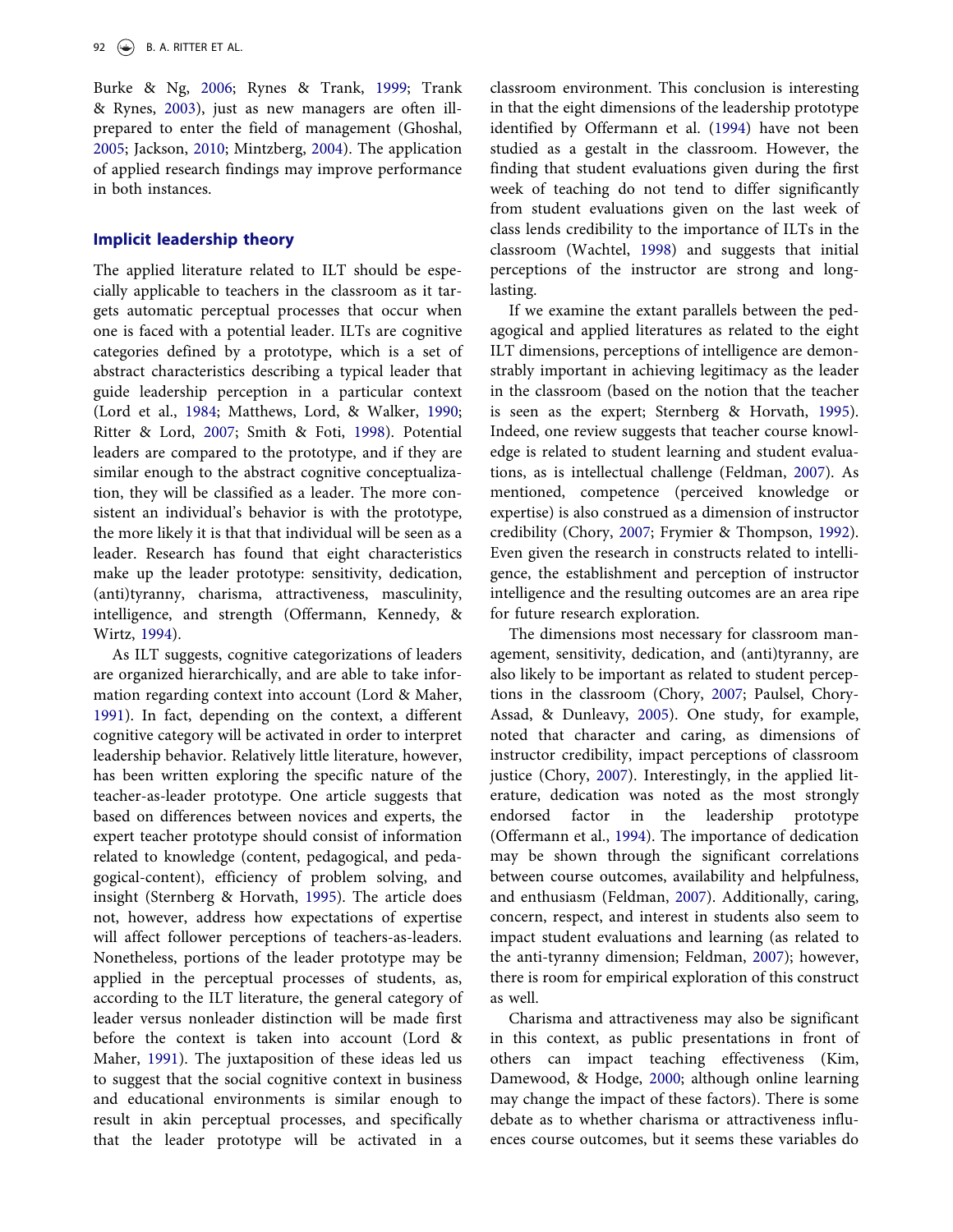affect outcomes in certain situations (Wachtel, [1998\)](#page-11-2). Indeed, one study found that charisma explained 69% of the variance in lecturer ability (Shevlin, Banyard, Davies, & Griffiths, [2000](#page-10-23)), and attractiveness tends to be significantly related, although to a lesser extent (Freng & Webber, [2009;](#page-9-14) Hamermesh & Parker, [2005;](#page-9-15) Kozub, [2010;](#page-9-16) Wachtel, [1998\)](#page-11-2).

Finally, masculinity and strength likely have complicated and multifaceted relationships with a variety of teaching outcomes. The importance attributed to masculinity, for example, may differ depending on the content area (e.g., finance professors may be expected to be male/masculine; Ritter & Yoder, [2004](#page-10-24)), but in many areas teaching is likened to the feminine (i.e., teaching is seen as a female sex-typed occupation). In addition, depending upon the national culture, it is questionable whether being strong and forceful, bold, and powerful (strength) will help a teacher be seen as a leader in the classroom, as students often tend to expect to take a more active role in their own learning (Bonwell & Eison, [1991](#page-8-9)). The teaching and learning literature suggests these latter dimensions will not hold simple relationships with classroom experiences (e.g., Bilimoria, O'Neil, Hopkins, & Murphy, [2010\)](#page-8-12), but what the applied literature can add is an impetus to focus on these elements further and to study them in the context of the other eight dimensions of the leadership prototype.

#### Organizational justice

Perceptions of justice have emerged as an important construct in both the applied and pedagogical literature. In the applied literature, much work has been done differentiating the various dimensions of justice, such as distributive, procedural, informational, and interpersonal (Colquitt, [2001](#page-9-17)). Distributive justice refers to the perceived fairness of outcomes, whereas procedural justice refers to the fairness of the process used to distribute outcomes. Interpersonal justice deals with the manner in which people are treated (Bies & Moag, [1986\)](#page-8-13), and informational justice involves the explanations of information given to an individual regarding procedures and outcomes (Colquitt, [2001](#page-9-17)).

These individual dimensions of justice, and perceptions of justice overall, have been linked to a variety of organizational outcomes (e.g., Colquitt, Greenberg, & Zapata-Phelan, [2005](#page-9-18)), including outcome and job satisfaction, organizational commitment and organizational retaliatory behavior (Colquitt, [2001\)](#page-9-17), trust (Colquitt, LePine, Piccolo, Zapata, & Rich, [2012\)](#page-9-19), and motivation (Kanfer, [1992;](#page-9-20) Tyler & Bies, [1990](#page-11-3)). The importance of procedural, distributive, and interactional justice

dimensions has been established in the classroom as well (e.g., Chory-Assad, [2002](#page-9-1); Chory-Assad & Paulsel, [2004](#page-9-21), 2004b; Chory, Horan, Carton, & Houser, [2014;](#page-8-14) Colquitt, [2001;](#page-9-17) Horan et al., [2010;](#page-9-3) Feldman, [2007\)](#page-9-2). In fact, the construct of organizational justice is one of the top correlates of student success and perceptions of the instructor (e.g., Chory, [2007](#page-8-0); Chory-Assad, [2002;](#page-9-1) Feldman, [2007](#page-9-2); Horan et al., [2010\)](#page-9-3).

One example of actionable management research that has long been used in the workplace, but also has implications in the classroom, is the interaction between procedural and distributive justice. Specifically, in a review of the literature, Brockner and Wiesenfeld ([1996](#page-8-15)) found that, especially when distributive justice is low, procedural justice can mitigate negative reactions. Other research found that a procedurally just climate is related to reconciliation behaviors after a perceived offense (Aquino, Tripp, & Bies, [2006](#page-8-16)), and that perceptions of procedural justice can lessen the likelihood of seeking revenge (Skarlicki & Folger, [1997](#page-10-25); Skarlicki, Folger, & Tesluk, [1999](#page-10-26)). Generally, procedural fairness includes concepts of voice (valueexpressive: having the opportunity to express one's opinions) and/or influence (instrumental: control over outcomes) (Thibaut & Walker, [1975\)](#page-10-27). Leventhal [\(1980](#page-9-22)) broadened procedural justice to include principles such as consistency, lack of bias, correctability, representation, accuracy, and adherence to ethical standards.

Applying this interaction to the classroom via a social exchange theory framework (Adams, [1965\)](#page-8-17), students will compare a grade received to either the amount of time and effort expended, a comparison other (i.e., another student in the class), or some combination of these. If the outcome is not as expected based on this comparison, it will be deemed unfair, highlighting the need to both provide explanations as to how grades are determined and consistency in grading procedures. Additionally, allowing students the opportunity to express their perspectives related to the outcome will likely also enhance perceptions of procedural justice (e.g., Korsgaard & Roberson, [1995\)](#page-9-23). Research has shown that in general when employees are given voice, whether it affects the outcome or not, they perceive the process as more fair (Lind, Kanfer, & Earley, [1990](#page-10-28)). The importance of consistency and voice in procedural justice perceptions has been demonstrated in a multitude of studies (Greenberg, [1986;](#page-9-24) Korsgaard & Roberson, [1995;](#page-9-23) Leventhal, [1980;](#page-9-22) Lind & Tyler, [1988](#page-10-29); Thibaut & Walker, [1975](#page-10-27)) and is a concept where the applications to a classroom setting seem obvious, but may not be explicitly applied.

Various dimensions of justice have been explored empirically in the pedagogical research. Research has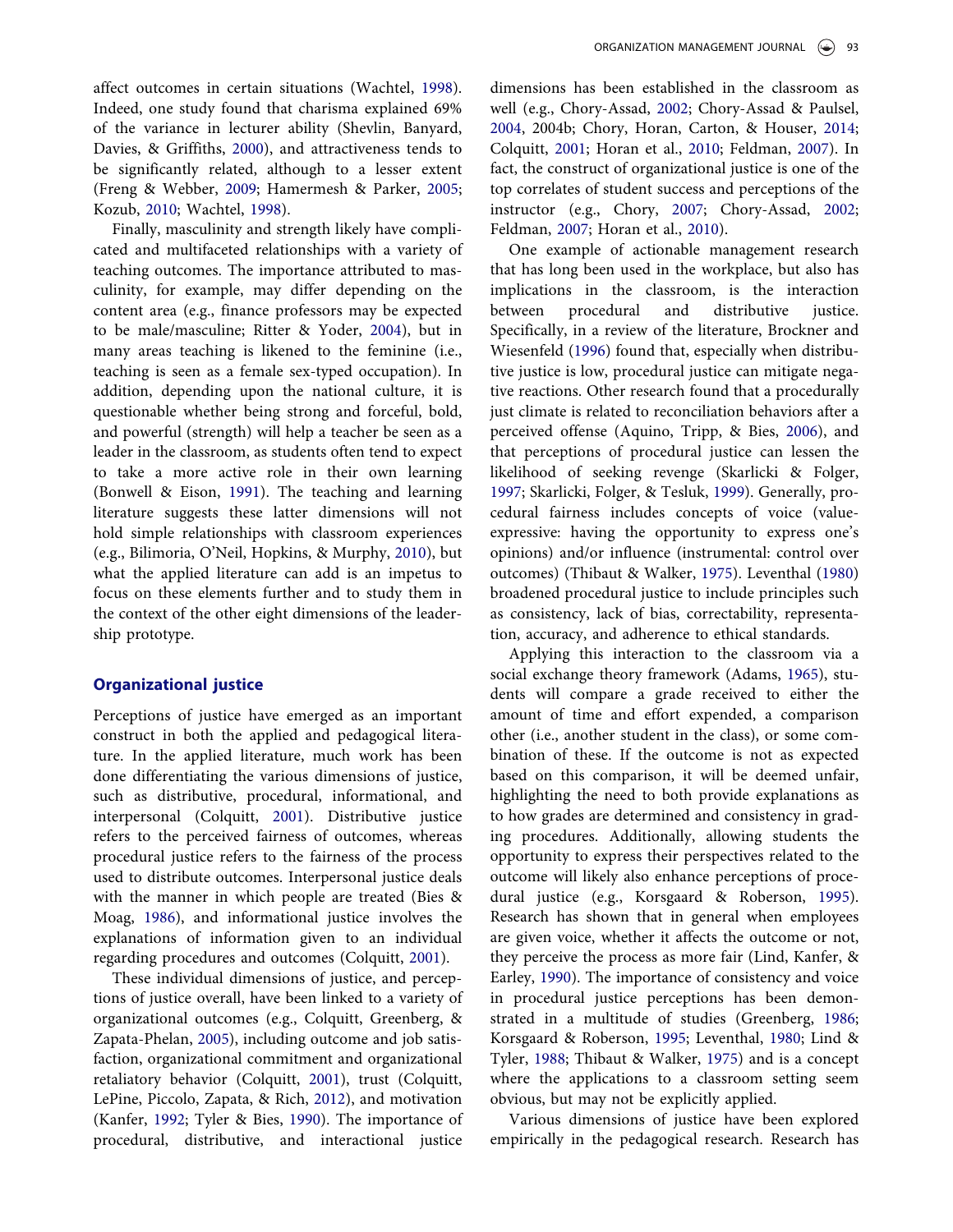established that procedural justice perceptions have main effects on classroom outcomes such as student evaluations of teaching (Feldman, [2007;](#page-9-2) Tata, [1999\)](#page-10-30), student motivation and indirect interpersonal aggression (Chory-Assad, [2002](#page-9-1)), learning (Chory-Assad, [2002;](#page-9-1) Feldman, [2007](#page-9-2)), hostility, revenge (Chory-Assad & Paulsel, [2004](#page-9-21)), grade satisfaction, class rule compliance (Colquitt, [2001\)](#page-9-17). Interactional justice has also been shown to be an important factor in student perceptions (Chory et al., [2014](#page-8-14); Chory-Assad, [2002;](#page-9-1) Chory-Assad & Paulsel, [2004b](#page-9-21)). It is clear that the student perception of injustice and the emotional response are just as dynamic and complicated as the employee response and that in certain situations, different types of justice perceptions may become predominant (e.g., Chory et al., [2014](#page-8-14); Chory-Assad, [2002;](#page-9-1) Horan, Martin, & Weber, [2012](#page-9-25); Richmond & McCroskey, [1984\)](#page-10-31).

The interaction between procedural justice and distributive justice has also been established in pedagogical research. One study found, for example, that student evaluations are more strongly related to grading procedures than actual grades (Tyler & Caine, [1981\)](#page-11-4). Another study showed that instructors seen as accurate graders received higher student evaluations regardless of actual grade received (Cooper, Stewart, & Gudykunst, [1982\)](#page-9-26). Explicit teacher behaviors associated with injustice are unfair testing, deviating from the syllabus, and showing favoritism.

Although much pedagogical research has been done, we contend that organizational justice is a construct that should receive more attention in terms of actionable classroom behavior. The principles of consistency and voice, for example, deserve more consideration as to what they mean for instructors in a classroom (see also Chory & McCroskey, [1999](#page-8-5)). These concepts also deserve much more overt attention in the training of future teachers and during the course preparation process. Although definitions of the justice dimensions have been translated into the classroom setting, more consideration of what these concepts mean to instructor behavior, course design, the syllabus, grading, and feedback is deserved. An exploration of the relative weighting of different types of justice in the eyes of students would also be interesting, as certain studies, for example, have suggested procedural justice as having more weight on outcomes such as motivation, affective learning, and aggression (Chory-Assad, [2002](#page-9-1)), but interactional justice and combined procedural/distributive injustice as having more severe negative emotional responses (Chory et al., [2014](#page-8-14); see also Chory, [2007\)](#page-8-0). In addition, the applied literature has shown that anger will result in the face of procedural

or interactional injustice, even with high distributive justice (Krehbiel & Cropanzano, [2000](#page-9-27); see also Horan et al., [2010](#page-9-3)). Finally, the empirically demonstrated relationships between organizational justice and outcomes such as organizational commitment, organizational retaliatory behavior, and motivation deserve further examination in the classroom, especially as they apply to the university as a whole and may impact retention and graduation rates as well as alumni giving.

#### Applying ILT and justice research to instructor credibility

Previous studies have shown that instructor credibility (an attitude characterized by belief in instructor) is increased if the instructor practices what they teach (Ruppert & Green, [2012\)](#page-10-0). We have argued in the preceding that the findings from the applied literature, particularly as related to ILT and organizational justice, have direct applications to classroom management. In [Table 1,](#page-6-0) [Table 1](#page-6-0) we link ILT and organizational justice to specific examples of instructor behavior to demonstrate how different dimensions of credibility may be impacted.

Notably, Chory [\(2007](#page-8-0)) examined credibility in relation to justice in the classroom, finding that competence predicted interactional justice, caring predicted procedural and interactional justice, and character predicted all three types of justice (including distributive). Also useful in defining specific classroom behaviors is an article by Houston and Bettencourt [\(1999](#page-9-28)) that classifies specific instructor behaviors as fair or unfair using a critical incident technique (for examples of procedural justice see also Horan et al., [2010](#page-9-3)).

[Table 1](#page-6-0) suggests that competence, defined by knowledge and expertise, can be achieved by establishing legitimacy on the first day, keying into aspects of the leadership prototype such as intelligence, charisma, and attractiveness. For example, wearing more formal business attire and being well prepared and organized for the first day of class will trigger students' perceptions of a subject-matter expert (SME) who is ready to lead the class. In addition, an introduction and overview of instructor credentialing in the subject, and related subjects, will establish intelligence and legitimacy. This is also arguably an opportunity to establish strength and dedication with regard to the content, enhancing the instructor's position as an SME. In addition, student perceptions of an instructor's expertise might be related to distributive justice, as research shows that students trust an SME instructor to be competent and grade the assignment fairly (Paulsel et al., [2005\)](#page-10-22). Providing intellectual challenge has also been linked to perceptions of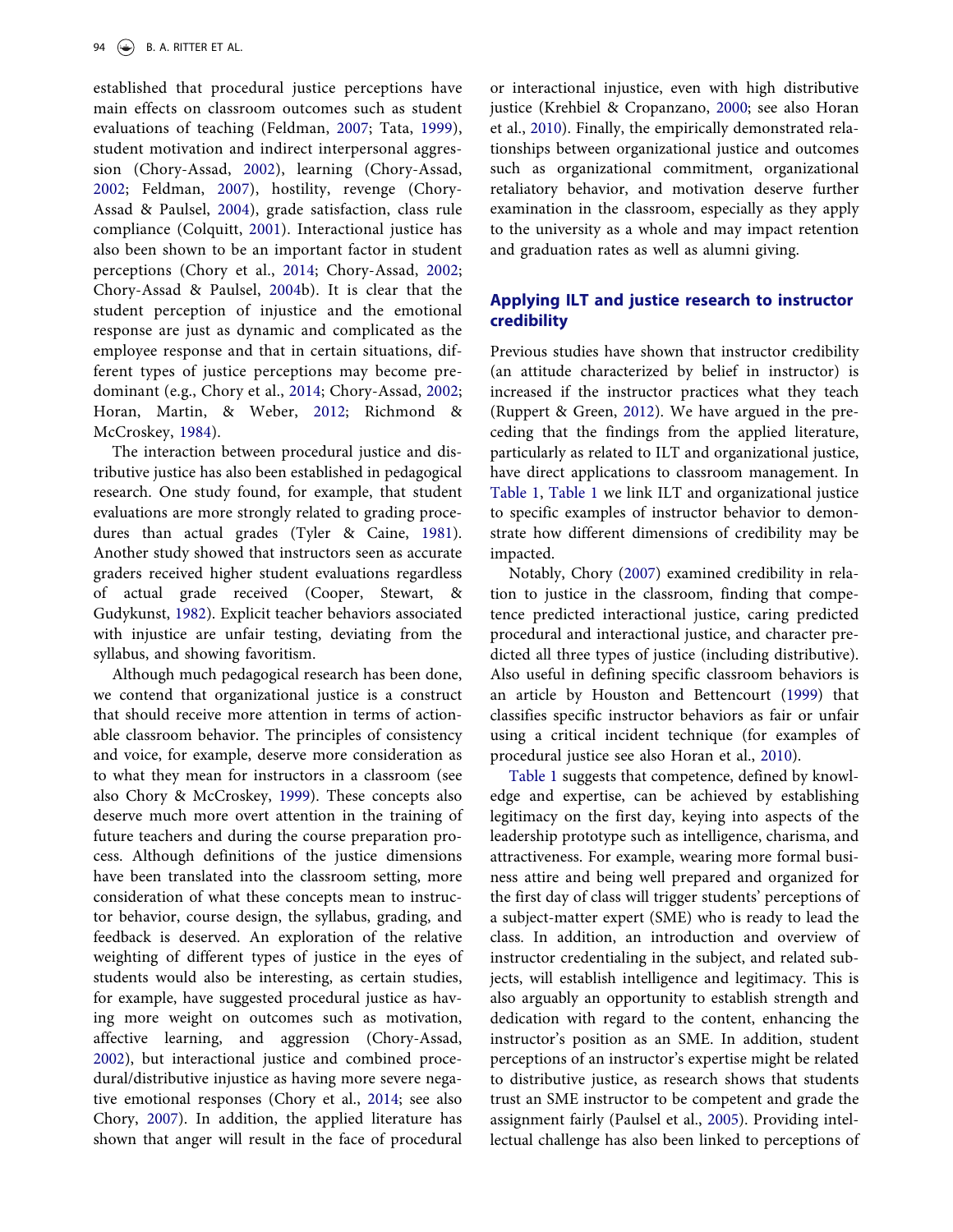<span id="page-6-0"></span>Table 1. Examples of instructor behavior as related to credibility, ILT, and justice.

| Instructor  | Defining          |                                                                              | Possible ILT              | Possible justice    |
|-------------|-------------------|------------------------------------------------------------------------------|---------------------------|---------------------|
| credibility | characteristics   | Examples of instructor behavior                                              | dimensions                | dimensions          |
| Competence  | Knowledge         | Establish legitimacy on first day through a well-designed course             | Intelligence              | Distributive        |
|             | Expertise         | Establish legitimacy on first day through appearance                         | Charisma                  | justice             |
|             |                   | Establish clear and student-relevant learning objectives                     | Attractiveness            | Interactional       |
|             |                   | Have a thorough and engaging syllabus                                        | Strength                  | justice             |
|             |                   | Clearly convey discipline understanding and its relevance                    | Masculinity               |                     |
|             |                   | Be prepared for class sessions                                               | Dedication                |                     |
|             |                   | Provide intellectual challenge                                               |                           |                     |
| Character   | Consistency       | Model integrity in your classroom management                                 | Strength                  | Procedural          |
|             | Accuracy          | Keep your promises and when you need to change assignments or class design,  | Sensitivity               | justice             |
|             | Lack of bias      | clearly communicate why change is needed                                     | Dedication                | Interactional       |
|             | Ethical           | Be aware of and counter your potential biases in classroom management        | Antityranny               | justice             |
|             |                   | Link assessments to learning objectives                                      |                           | <b>Distributive</b> |
|             |                   | Focus on learning instead of just grades                                     |                           | justice             |
|             |                   | Discuss your grading process (be transparent in grading)                     |                           |                     |
|             |                   | Communicate clear criteria for grades, such as rubrics                       |                           |                     |
|             | Concern           | Assess grades fairly                                                         |                           | Procedural          |
| Caring      | Availability      | Show connections between student learning needs and course outcomes/         | Sensitivity<br>Dedication | justice             |
|             | Helpfulness       | assignments<br>Be available for student questions or conversations           |                           | Interactional       |
|             | Enthusiasm        | Treat students with respect                                                  |                           | justice             |
|             | Interest          | Create psychological safety for students                                     |                           |                     |
|             |                   | Avoid relying on punishment to motivate, offer positive incentives           |                           |                     |
|             |                   | Answer e-mail quickly                                                        |                           |                     |
|             |                   | Return grades promptly                                                       |                           |                     |
|             |                   | Provide study guides                                                         |                           |                     |
|             |                   | Curve grades if necessary                                                    |                           |                     |
|             |                   | Stay after class                                                             |                           |                     |
|             |                   | Have abundant office hours or availability                                   |                           |                     |
| Flexibility | Voice             | Collect, listen, and respond openly and thoughtfully to student feedback and | Sensitivity               | <b>Distributive</b> |
|             | Influence         | concerns                                                                     | Antityranny               | justice             |
|             | Correctability    | Model learning by adapting course design as needed with clear communication  |                           | Procedural          |
|             | Adaptability      | about why                                                                    |                           | justice             |
|             | Responsiveness to | Structure learning to reflect different learning styles                      |                           |                     |
|             | feedback          | Admit when wrong                                                             |                           |                     |
|             |                   | Allow for appeal                                                             |                           |                     |
|             |                   | Provide second chances                                                       |                           |                     |
|             |                   | Allow for excused absence                                                    |                           |                     |
|             |                   | Be responsive to external factors                                            |                           |                     |

justice and is most directly related to the intelligence and strength dimensions of the ILT (Feldman, [2007\)](#page-9-2).

The character element of instructor credibility brings in the aspects of procedural justice most explicitly defined by Leventhal ([1980](#page-9-22)) to include principles such as consistency, lack of bias, accuracy, and adherence to ethical standards. Behavioral examples include fair testing and grading. Grading criteria, performance standards, and expectations should be clear and equally applied. Professors are not exempt from basic perceptual biases, but grading procedures can be used to allow one to make a professional judgment call in a more equally applied manner. For example, the instructor may consider using grade descriptions (what kind of work constitutes an A, B, etc.), checklists of items required, or rubrics (where each requirement for the assignment is described on a high to low scale) (Walvoord & Anderson, [2010\)](#page-11-5). When given to students before the assignment, these teaching tools can be very helpful in explaining the procedures that will be used for grading and increasing consistency (Whetten, [2007\)](#page-11-0).

This type of behavior should also be directly linked to the sensitivity, dedication, and antityranny dimensions of the leader prototype.

Perceptions of the overall fairness of the class are likely increased by linking assessments to course learning goals (Walvoord & Anderson, [2010](#page-11-5); Whetten, [2007](#page-11-0)) and to the material taught in class. This sounds elementary, but it is important to teach the criteria upon which the students will be tested and to test the criteria you have set out for the students to learn. Such a match will increase perceptions of procedural justice by fulfilling student expectations of grading and testing procedures. Finally, shifting the classroom focus to the process of learning versus the assignment of a grade (Walvoord & Anderson, [2010;](#page-11-5) Whetten, [2007](#page-11-0)) may encourage perceptions of procedural fairness even in the absence of a strong distributive outcome. Admittedly, it is difficult to sway the focus of students away from course grades, but if grades are seen as an opportunity for improvement rather than the ultimate punishment, students should focus more on the procedure versus the outcome.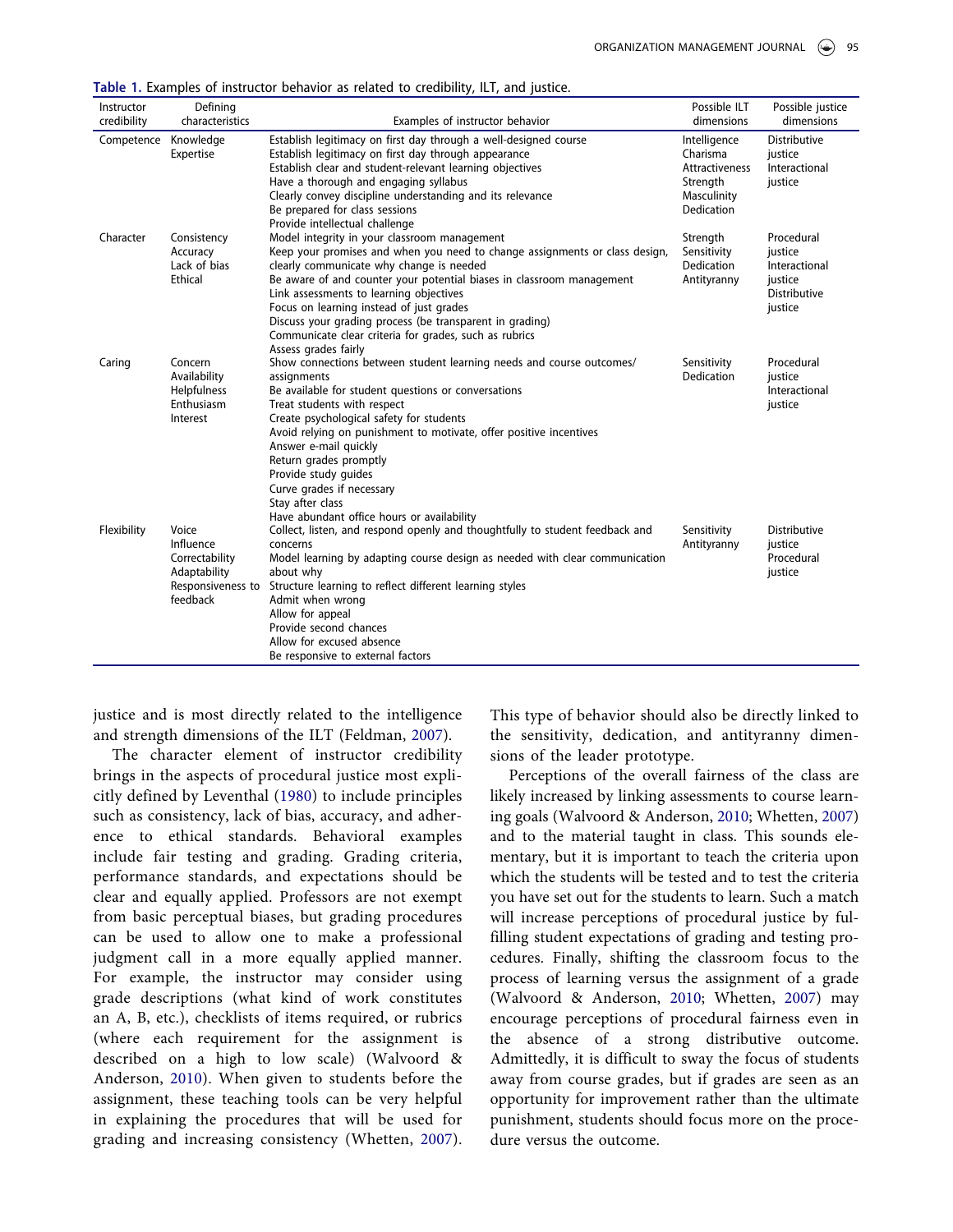We suggest that caring may include characteristics such as concern, availability, helpfulness, enthusiasm, and interest. In this regard, teacher confirmation of students as valuable and significant is related to increased perceptions of justice (Buttner, [2004](#page-8-18); Paulsel et al., [2005](#page-10-22)), and likely has much to do with the voice component of procedural justice. Additionally, faculty can demonstrate sensitivity and (anti)tyranny characteristics by listening to student concerns, caring about students as individuals (hence taking individual circumstances into account), and being willing to expend extra energy to ensure student success. Relatedly, one study found that the use of coercive power in the classroom was related to lower perceptions of procedural justice (and referent, expert, and legitimate power are positively related to such perceptions) (Paulsel et al., [2005](#page-10-22)). This suggests that staying away from punishment as the main method of motivation would likely improve perceptions of procedural fairness as well. Research also finds that perceptions of interactional justice are strongly tied to perceived instructor kindness (Chory, [2007\)](#page-8-0), which students likely link to behaviors such as having abundant office hours, curving grades, and providing study guides (Houston & Bettencourt, [1999](#page-9-28)). In short, increasing helping behaviors that demonstrate the instructor is on the side of the student in wanting to provide the materials that will enable them to do well in the course will be seen as caring about the student.

Finally, flexibility is included in [Table 1](#page-6-0) as an emergent element related to ILT and justice perceptions outside of the three dimensions of instructor credibility. This dimension may be strongly related to caring; however, it includes a specific cluster of behaviors such as admitting when wrong, allowing for appeal, providing opportunities for revision, and adapting based on changing semester-by-semester constraints (see Houston & Bettencourt, [1999](#page-9-28)). The proceeding discussion would point to these behaviors as related to the influence dimension of voice, but also the sensitivity and antityranny dimensions of the ILT. Indeed, Walvoord and Anderson [\(2010](#page-11-5)) have pointed out that to maximize justice, one should listen to and observe students and be open to change when necessary.

#### Conclusion

Enhanced perceptions of instructor credibility are related to positive outcomes in the classroom (Chory, [2007](#page-8-0); Frymier & Thompson, [1992;](#page-9-0) McCroskey & Teven, [1999](#page-10-2)). We contend that student perceptions of instructor credibility can be directly impacted by applying management research in the classroom. In other

words, actionable management research is useful in the classroom not just to share with students because it may make them better managers, but also to improve teaching practices and outcomes. Course instructors should go beyond incorporating specific exercises (e.g., roundtable examination, live case method) that link theory to practice (Berggren & Söderlund, [2011\)](#page-8-19) to actually role modeling actionable behaviors as an instructor.

Previous research supports this idea in one context business communication principles applied to a business communication course (Ruppert & Green, [2012](#page-10-0)). Going beyond this specific context, the ILT and justice literatures may be particularly fruitful to analyze to the extent that the applied literature in these areas can be shown to be related to establishing credibility. Combined with the pedagogical literature, the applied research in these areas lead us to several best practices in the classroom in order to establish competency, character, and caring (see [Table 1](#page-6-0)).

Much further research is necessary to further explicate the points we have made in this article. A full review of the literature, for example, could address other findings deemed actionable in the field (e.g., Pearce & Huang, [2012\)](#page-10-4) and juxtapose those with the extant pedagogical literature as it relates to the establishment of instructor credibility in the classroom. This review may expose a number of possible future research studies to explore student perceptions in the classroom using what we already know in industry. Additionally, we have discussed some links between the ILT dimensions (Offermann et al., [1994](#page-10-19)) and justice perceptions in the establishment of instructor credibility, but there appear to be more opportunities to go beyond this outcome alone. For example, student perceptions of instructor ILT and justice could be related to measures of student success and satisfaction, providing more insight about which leadership and justice characteristics are most associated with enhanced student learning. Finally, although parallel research streams exist related to the interaction between procedural and distributive justice in organizational and classroom settings, a thorough review of research findings in the applied and pedagogical research would more clearly delineate under which circumstances, and for which outcomes, certain dimensions of justice are more salient (and/or provide direction for new empirical studies).

Clearly, there are a number of research questions that emerge from the discussion of utilizing actionable management research to establish instructor credibility, even when the discussion is limited to ILT and justice. There is much advantage to exploring how applied findings can be actionable in a classroom setting to make us better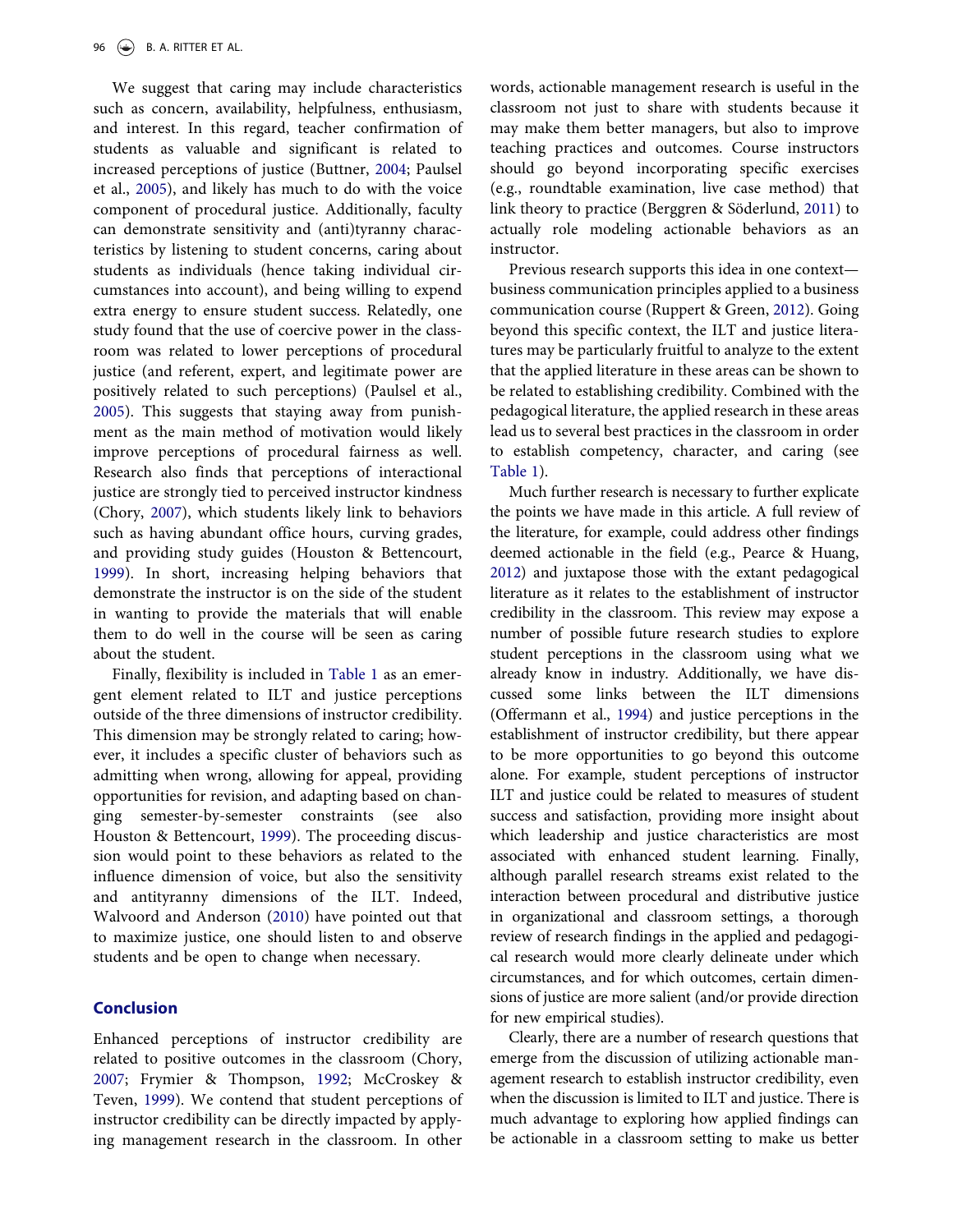teachers, but also to overtly looking to the applied body of literature to unearth previously unasked research questions about the art and science of teaching.

#### About the authors

Barbara A. Ritter, PhD, is Dean and Professor of Management at Coastal Carolina University. Her interests are in leadership, justice, and teaching and learning. She is the chairperson of the Management Education and Development Division of the Academy of Management and is on the board of the Teaching Theme Committee. She also serves on the board of the Organizational Behavior Teaching Society and is a recent recipient of the OBTS Peter Frost Mentoring Award. Barbara's previous publications appear in the Journal of Applied Psychology, Journal of Business Ethics, Human Relations, and Psychology of Women Quarterly. She can be reached at britter@coastal.edu.

Patricia R. Hedberg, PhD, is an associate professor of management in the Opus College of Business at the University of St. Thomas, where she teaches courses in management, leadership development, and organizational behavior. Her research and consulting activities include reflective learning, leading change, and copreneurial power dynamics in family business. Pat was a 3M Professor in Residence, consulting on leadership development. She has published in Family Business Review, Journal of Family Business Strategy, and Journal of Management Education. She can be reached at prhedberg@stthomas.edu.

Kim Gower, PhD, is a Visiting Professor at the Jepson School of Leadership Studies at the University of Richmond. She received her PhD from Virginia Commonwealth University in 2012, and teaches a wide variety of business and leadership courses. Her research interests lie in teaching methods, including community-based learning, the classroom as an organization, contemporary format delivery and reflection, and experience-based learning, and in multisource leadership assessment and measurement. She is an active member of the Management Education and Development Division of the Academy of Management. She can be reached at kimgower1@gmail.com.

#### **References**

- <span id="page-8-17"></span>Adams, J. S. (1965). Inequity in social exchange. In L. Berkowitz (Ed.), Advances in experimental social psychology (Vol. 2, pp. 267–29). New York, NY: Academic Press.
- <span id="page-8-16"></span>Aquino, K., Tripp, T. M., & Bies, R. J. (2006). Getting even or moving on? Power, procedural justice, and types of offense as predictors of revenge, forgiveness, reconciliation, and avoidance in organizations. Journal of Applied Psychology, 91(3), 653–668. doi:[10.1037/0021-9010.91.3.653](http://dx.doi.org/10.1037/0021-9010.91.3.653)
- <span id="page-8-3"></span>Arbaugh, J. B., & Hwang, A. (2015). What are the most cited articles in business and management education research, and what do they tell us? Organization Management Journal, 12(3), 154–175.
- <span id="page-8-8"></span>Auster, E. R., & Wylie, K. K. (2006). Creating active learning in the classroom: A systematic approach. Journal of Management Education, 30(2), 333–353. doi:[10.1177/](http://dx.doi.org/10.1177/1052562905283346) [1052562905283346](http://dx.doi.org/10.1177/1052562905283346)
- <span id="page-8-1"></span>Bartunek, J. M. (2007). Academic–practitioner collaboration need not require joint or relevant research: Toward a relational scholarship of integration. Academy of Management Journal, 50(6), 1323–1333. doi:[10.5465/](http://dx.doi.org/10.5465/AMJ.2007.28165912) [AMJ.2007.28165912](http://dx.doi.org/10.5465/AMJ.2007.28165912)
- <span id="page-8-19"></span>Berggren, C., & Söderlund, J. (2011). Management education for practicing managers: Combining academic rigor with personal change and organizational action. Journal of Management Education, 35(3), 377–405. doi:[10.1177/](http://dx.doi.org/10.1177/1052562910390369) [1052562910390369](http://dx.doi.org/10.1177/1052562910390369)
- <span id="page-8-13"></span>Bies, R. J., & Moag, J. S. (1986). Interactional justice: Communication criteria of fairness. Research on Negotiation in Organizations, 1(1), 43–55.
- <span id="page-8-12"></span>Bilimoria, D., O'Neil, D. A., Hopkins, M. M., & Murphy, V. (2010). Gender in the management education classroom: A collaborative learning journey. Journal of Management Education, 34(6), 848–873. doi:[10.1177/1052562910368939](http://dx.doi.org/10.1177/1052562910368939)
- <span id="page-8-10"></span>Boice, R. (1992). The new faculty member. San Francisco, CA: Jossey-Bass.
- <span id="page-8-9"></span>Bonwell, C. C., & Eison, J. A. (1991). Active learning: Creating excitement in the classroom (ASHE-ERIC Higher Education Report no. 1). Washington, DC: George Washington University, School of Education and Human Development.
- <span id="page-8-15"></span>Brockner, J., & Wiesenfeld, B. M. (1996). An integrative framework for explaining reactions to decisions: Interactive effects of outcomes and procedures. Psychological Bulletin, 120(2), 189–208. doi:[10.1037/0033-](http://dx.doi.org/10.1037/0033-2909.120.2.189) [2909.120.2.189](http://dx.doi.org/10.1037/0033-2909.120.2.189)
- <span id="page-8-2"></span>Burke, L. A., & Rau, B. (2010). The research-teaching gap in management. Academy of Management Learning & Education, 9(1), 132–143. doi:[10.5465/](http://dx.doi.org/10.5465/AMLE.2010.48661196) [AMLE.2010.48661196](http://dx.doi.org/10.5465/AMLE.2010.48661196)
- <span id="page-8-11"></span>Burke, R. J., & Ng, E. (2006). The changing nature of work and organizations: Implications for human resource management. Human Resource Management Review, 16(2), 86– 94. doi:[10.1016/j.hrmr.2006.03.006](http://dx.doi.org/10.1016/j.hrmr.2006.03.006)
- <span id="page-8-18"></span>Buttner, E. H. (2004). How do we "dis" students: A model of (dis)respectful business instructor behavior. Journal of Management Education, 28(3), 319–334. doi:[10.1177/](http://dx.doi.org/10.1177/1052562903252656) [1052562903252656](http://dx.doi.org/10.1177/1052562903252656)
- <span id="page-8-6"></span>Chase, C., & Chase, J. E. (1993). Tips from the trenches: America's best teachers describe effective classroom methods. Lancaster, PA: Technomic.
- <span id="page-8-7"></span>Chen, Z. J. (2000). The impact of teacher-student relationships on college students' learning: Exploring organizational cultures in the classroom. Communication Quarterly, 48(2), Q76.
- <span id="page-8-4"></span>Chickering, A. W., Gamson, Z. F., & Poulsen, S. J. (1987). Seven principles for good practice in undergraduate education. AAHE Bulletin, 39(7), 3–7.
- <span id="page-8-0"></span>Chory, R. M. (2007). Enhancing student perceptions of fairness: The relationship between instructor credibility and classroom justice. Communication Education, 56(1), 89– 105. doi:[10.1080/03634520600994300](http://dx.doi.org/10.1080/03634520600994300)
- <span id="page-8-14"></span>Chory, R. M., Horan, S. M., Carton, S. T., & Houser, M. L. (2014). Toward a further understanding of students' emotional responses to classroom injustice. Communication Education, 63(1), 41–62. doi:[10.1080/03634523.2013.837496](http://dx.doi.org/10.1080/03634523.2013.837496)
- <span id="page-8-5"></span>Chory, R. M., & McCroskey, J. C. (1999). The relationship between teacher management communication style and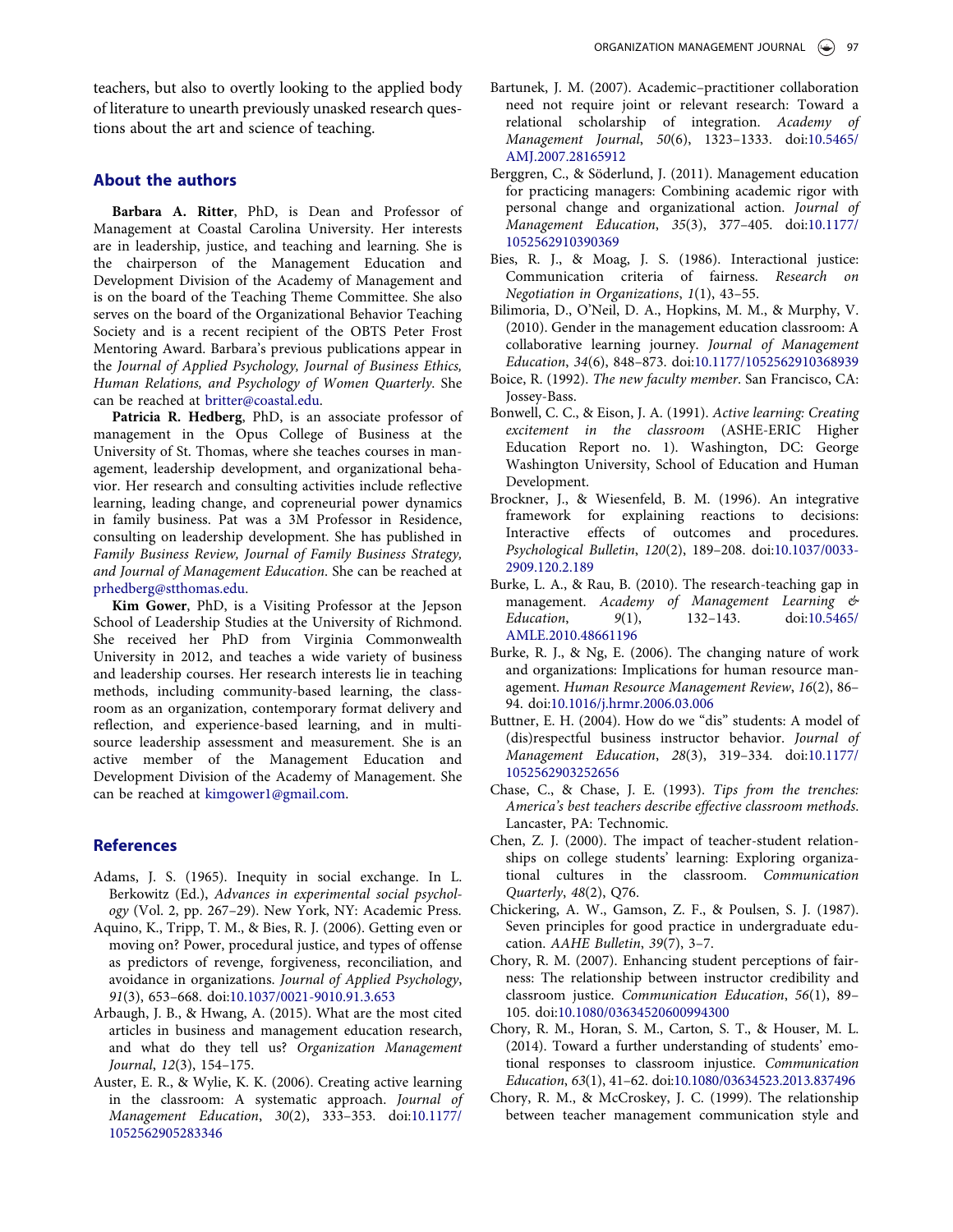affective learning. Communication Quarterly, 47(1), 1–11. doi:[10.1080/01463379909370120](http://dx.doi.org/10.1080/01463379909370120)

- <span id="page-9-1"></span>Chory-Assad, R. M. (2002). Classroom justice: Perceptions of fairness as a predictor of student motivation, learning, and aggression. Communication Quarterly, 50(1), 58–77. doi:[10.1080/01463370209385646](http://dx.doi.org/10.1080/01463370209385646)
- <span id="page-9-21"></span>Chory-Assad, R. M., & Paulsel, M. L. (2004). Classroom justice: Student aggression and resistance as reactions to perceived unfairness. Communication Education, 53(3), 253–273. doi:[10.1080/0363452042000265189](http://dx.doi.org/10.1080/0363452042000265189)
- Chory-Assad, R. M., & Paulsel, M. L. (2004b). Antisocial classroom communication: Instructor influence and interactional justice as predictors of student aggression. Communication Quarterly, 52(2), 98–114. doi:[10.1080/](http://dx.doi.org/10.1080/01463370409370184) [01463370409370184](http://dx.doi.org/10.1080/01463370409370184)
- <span id="page-9-5"></span>Cohen, A. M. (1976). Community colleges: Educating teachers for new times. Change: The Magazine of Higher Learning, 8(8), 54–55. doi:[10.1080/00091383.1976.10568958](http://dx.doi.org/10.1080/00091383.1976.10568958)
- <span id="page-9-17"></span>Colquitt, J. A. (2001). On the dimensionality of organizational justice: A construct validation of a measure. Journal of Applied Psychology, 86(3), 386–400. doi:[10.1037/0021-9010.86.3.386](http://dx.doi.org/10.1037/0021-9010.86.3.386)
- <span id="page-9-18"></span>Colquitt, J. A., Greenberg, J., & Zapata-Phelan, C. P. (2005). What is organizational justice? A historical overview. In J. Greenberg & J. A. Colquitt (Eds.), Handbook of organizational justice (pp. 3–56). Mahwah, NJ: Lawrence Erlbaum Associates.
- <span id="page-9-19"></span>Colquitt, J. A., LePine, J. A., Piccolo, R. F., Zapata, C. P., & Rich, B. L. (2012). Explaining the justice–performance relationship: Trust as exchange deepener or trust as uncertainty reducer? Journal of Applied Psychology, 97(1), 1–15. doi:[10.1037/a0025208](http://dx.doi.org/10.1037/a0025208)
- <span id="page-9-26"></span>Cooper, P. J., Stewart, L. P., & Gudykunst, W. B. (1982). Relationship with instructor and other variables influencing student evaluations of instruction. Communication Quarterly, 30(4), 308–315. doi:[10.1080/0146337820936](http://dx.doi.org/10.1080/01463378209369466) [9466](http://dx.doi.org/10.1080/01463378209369466)
- <span id="page-9-2"></span>Feldman, K. A. (2007). Identifying exemplary teachers and teaching: Evidence from student ratings. In R. P. Perry & J. C. Smart (Eds.), The scholarship of teaching and learning in higher education: An evidence-based perspective (pp. 93–143). New York, NY: Springer.
- <span id="page-9-14"></span>Freng, S., & Webber, D. (2009). Turning up the heat on online teaching evaluations: Does "Hotness" matter? Teaching of Psychology, 36(3), 189–193. doi:[10.1080/](http://dx.doi.org/10.1080/00986280902959739) [00986280902959739](http://dx.doi.org/10.1080/00986280902959739)
- <span id="page-9-8"></span>Frost, P. J., & Fukami, C. V. (1997). Teaching effectiveness in the organizational sciences: Recognizing and enhancing the scholarship of teaching. Academy of Management Journal, 40(6), 1271–1281. doi:[10.2307/257033](http://dx.doi.org/10.2307/257033)
- <span id="page-9-4"></span>Frymier, A. B., Shulman, G. M., & Houser, M. (1996). The development of a learning empowerment measure. Communication Education, 45(3), 181–199. doi:[10.1080/](http://dx.doi.org/10.1080/03634529609379048) [03634529609379048](http://dx.doi.org/10.1080/03634529609379048)
- <span id="page-9-0"></span>Frymier, A. B., & Thompson, C. A. (1992). Perceived teacher affinity-seeking in relation to perceived teacher credibility. Communication Education, 41(4), 388–399. doi:[10.1080/](http://dx.doi.org/10.1080/03634529209378900) [03634529209378900](http://dx.doi.org/10.1080/03634529209378900)
- <span id="page-9-11"></span>Ghoshal, S. (2005). Bad management theories are destroying good management practices. Academy of Management Learning & Education, 4(1), 75–91. doi:[10.5465/AMLE.2005.16132558](http://dx.doi.org/10.5465/AMLE.2005.16132558)
- <span id="page-9-6"></span>Graen, G. B. (1976). Role making processes within complex organizations. In M. D. Dunnette (Ed.), Handbook of industrial and organizational psychology (pp. 1201–1245). Chicago, IL: Rand-McNally.
- <span id="page-9-7"></span>Graen, G. B., & Scandura, T. (1987). Toward a psychology of dyadic organizing. In B. Staw & L. L. Cumming (Eds.), Research in organizational behavior (Vol. 9, pp. 175–208). Greenwich, CT: JAI Press.
- <span id="page-9-24"></span>Greenberg, J. (1986). Determinants of perceived fairness of performance evaluations. Journal of Applied Psychology, 71 (2), 340–342. doi:[10.1037/0021-9010.71.2.340](http://dx.doi.org/10.1037/0021-9010.71.2.340)
- <span id="page-9-15"></span>Hamermesh, D. S., & Parker, A. (2005). Beauty in the classroom: Instructors' pulchritude and putative pedagogical productivity. Economics of Education Review, 24(4), 369– 376. doi:[10.1016/j.econedurev.2004.07.013](http://dx.doi.org/10.1016/j.econedurev.2004.07.013)
- <span id="page-9-3"></span>Horan, S. M., Chory, R. M., & Goodboy, A. K. (2010). Understanding students' classroom justice experiences and responses. Communication Education, 59(4), 453– 474. doi:[10.1080/03634523.2010.487282](http://dx.doi.org/10.1080/03634523.2010.487282)
- <span id="page-9-25"></span>Horan, S. M., Martin, M. M., & Weber, K. (2012). Understanding emotional response theory: The role of instructor power and justice messages. Communication Quarterly, 60(2), 210–233. doi:[10.1080/01463373.2012.669323](http://dx.doi.org/10.1080/01463373.2012.669323)
- <span id="page-9-28"></span>Houston, M. B., & Bettencourt, L. A. (1999). But that's not fair! An exploratory study of student perceptions of instructor fairness. Journal of Marketing Education, 21(2), 84–96. doi:[10.1177/0273475399212002](http://dx.doi.org/10.1177/0273475399212002)
- <span id="page-9-12"></span>Jackson, D. (2010). An international profile of industry-relevant competencies and skill gaps in modern graduates. International Journal of Management Education: Oxford Brookes University, 8(3), 29–58.
- <span id="page-9-20"></span>Kanfer, R. (1992). Work motivation: New directions in theory and research. In C. I. Cooper & I. T. Robertson (Eds.), International review of industrial and organizational psychology (Vol. 7, pp. 1–45). New York, NY: John Wiley & Sons.
- <span id="page-9-13"></span>Kim, C., Damewood, E., & Hodge, N. (2000). Professor attitude: Its effect on teaching evaluations. Journal of Management Education, 24(4), 458–473. doi:[10.1177/](http://dx.doi.org/10.1177/105256290002400405) [105256290002400405](http://dx.doi.org/10.1177/105256290002400405)
- <span id="page-9-9"></span>Kolb, D. A., Boyatzis, R. E., & Mainemelis, C. (2001). Experiential learning theory: Previous research and new directions. Perspectives on Thinking, Learning, and Cognitive Styles, 1, 227–247.
- <span id="page-9-23"></span>Korsgaard, M. A., & Roberson, L. (1995). Procedural justice in performance evaluation: The role of instrumental and non-instrumental voice in performance appraisal discussions. Journal of Management, 21(4), 657–669. doi:[10.1177/014920639502100404](http://dx.doi.org/10.1177/014920639502100404)
- <span id="page-9-16"></span>Kozub, R. M. (2010). Relationship of course, instructor, and student characteristics to dimensions of student ratings of teaching effectiveness in business schools. American Journal of Business Education, 3(1), 33–40.
- <span id="page-9-27"></span>Krehbiel, P. J., & Cropanzano, R. (2000). Procedural justice, outcome favorability and emotion. Social Justice Research, 13(4), 339–360. doi:[10.1023/A:1007670909889](http://dx.doi.org/10.1023/A:1007670909889)
- <span id="page-9-22"></span>Leventhal, G. S. (1980). What should be done with equity theory? New approaches to the study of fairness in social relationships. In K. Gergen, M. Greenberg, & R. Willis (Eds.), Social exchange: Advances in theory and research (pp. 27–55). New York, NY: Plenum Press.
- <span id="page-9-10"></span>Liden, R. C., Wayne, S. J., & Stilwell, D. (1993). A longitudinal study on the early development of leader-member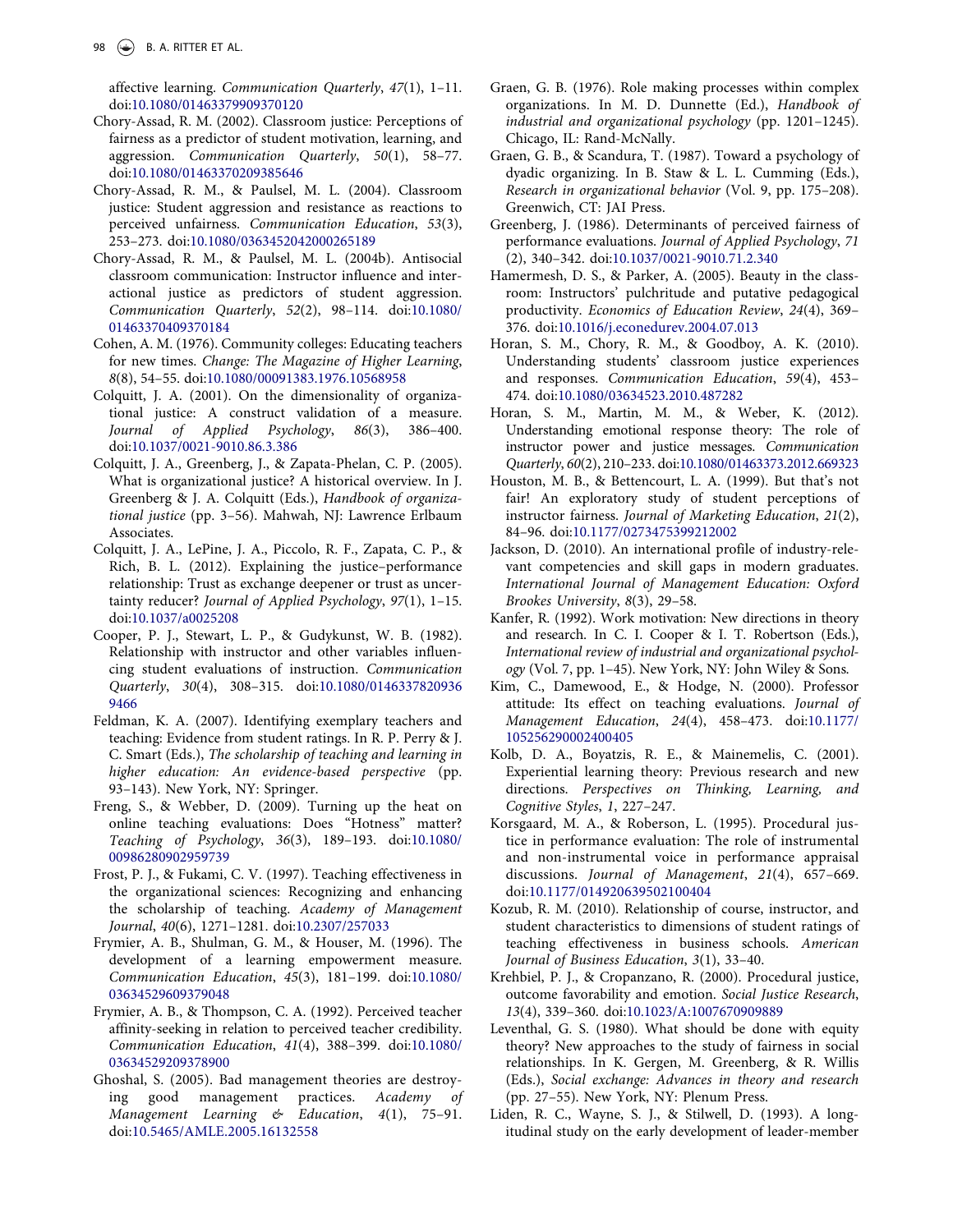exchanges. Journal of Applied Psychology, 78(4), 662–674. doi:[10.1037/0021-9010.78.4.662](http://dx.doi.org/10.1037/0021-9010.78.4.662)

- <span id="page-10-28"></span>Lind, E. A., Kanfer, R., & Earley, P. C. (1990). Voice, control, and procedural justice: Instrumental and noninstrumental concerns in fairness judgments. Journal of Personality and Social Psychology, 59(5), 952–959. doi:[10.1037/0022-](http://dx.doi.org/10.1037/0022-3514.59.5.952) [3514.59.5.952](http://dx.doi.org/10.1037/0022-3514.59.5.952)
- <span id="page-10-29"></span>Lind, E. A., & Tyler, T. R. (1988). The social psychology of procedural justice. New York, NY: Plenum.
- <span id="page-10-12"></span>Lord, R. G., & Emrich, C. G. (2000). Thinking outside the box by looking inside the box: Extending the cognitive revolution in leadership research. The Leadership Quarterly, 11(4), 551–579. doi:[10.1016/S1048-9843\(00\)](http://dx.doi.org/10.1016/S1048-9843(00)00060-6) [00060-6](http://dx.doi.org/10.1016/S1048-9843(00)00060-6)
- <span id="page-10-11"></span>Lord, R. G., Foti, R., & De Vader, C. (1984). A test of leadership categorization theory: Internal structure, information processing, and leadership perceptions. Organizational Behavior and Human Performance, 34(3), 343–378. doi:[10.1016/0030-5073\(84\)90043-6](http://dx.doi.org/10.1016/0030-5073(84)90043-6)
- <span id="page-10-20"></span>Lord, R. G., & Maher, K. J. (1991). Leadership and information processing: Linking perceptions and organizational performance. Cambridge, MA: Routledge, Chapman, & Hall.
- <span id="page-10-17"></span>Matthews, A. M., Lord, R. G., & Walker, J. B. (1990). The development of leadership perceptions in children (Unpublished manuscript). Akron, OH: University of Akron.
- <span id="page-10-2"></span>McCroskey, J. C., & Teven, J. J. (1999). Goodwill: A reexamination of the construct and its measurement. Communication Monographs, 66(1), 90–103. doi:[10.1080/](http://dx.doi.org/10.1080/03637759909376464) [03637759909376464](http://dx.doi.org/10.1080/03637759909376464)
- <span id="page-10-16"></span>Mintzberg, H. (2004). Managers not MBAs: A hard look at the soft practice of managing. San Francisco, CA: Berrett-Koehler.
- <span id="page-10-3"></span>Myers, S. A. (2004). The relationship between perceived instructor credibility and college student in-class and out-of-class communication. Communication Reports, 17 (2), 129–137. doi:[10.1080/08934210409389382](http://dx.doi.org/10.1080/08934210409389382)
- <span id="page-10-19"></span>Offermann, L. R., Kennedy, J. K., & Wirtz, P. W. (1994). Implicit leadership theories: Content, structure, and generalizability. The Leadership Quarterly, 5(1), 43–58. doi:[10.1016/1048-9843\(94\)90005-1](http://dx.doi.org/10.1016/1048-9843(94)90005-1)
- <span id="page-10-7"></span>Osland, J. S., Kolb, D. A., Rubin, I. M., & Turner, M. E. (2006). Organizational behavior: An experiential approach (8th ed.). Upper Saddle River, NJ: Prentice Hall.
- <span id="page-10-22"></span>Paulsel, M. L., Chory-Assad, R. M., & Dunleavy, K. N. (2005). The relationship between student perceptions of instructor power and classroom justice. Communication Research Reports, 22(3), 207–215. doi:[10.1080/00036810500207030](http://dx.doi.org/10.1080/00036810500207030)
- <span id="page-10-4"></span>Pearce, J. L., & Huang, L. (2012). The decreasing value of our research to management education. Academy of Management Learning & Education, 11(2), 247–262. doi:[10.5465/amle.2011.0554](http://dx.doi.org/10.5465/amle.2011.0554)
- <span id="page-10-31"></span>Richmond, V. P., & McCroskey, J. C. (1984). Power in the classroom II: Power and learning. Communication Education, 33(2), 125–136. doi:[10.1080/03634528409384729](http://dx.doi.org/10.1080/03634528409384729)
- <span id="page-10-10"></span>Ritter, B. A., & Lord, R. G. (2007). The impact of previous leaders on the evaluation of new leaders: An alternative to prototype matching. Journal of Applied Psychology, 92(6), 1683–1695. doi:[10.1037/0021-9010.92.6.1683](http://dx.doi.org/10.1037/0021-9010.92.6.1683)
- <span id="page-10-24"></span>Ritter, B. A., & Yoder, J. D. (2004). Gender differences in leader emergence persist even for agentic women: A confirmation of role congruity theory. Psychology of Women Quarterly, 28(3), 187–193. doi:[10.1111/j.1471-6402.2004.00135.x](http://dx.doi.org/10.1111/j.1471-6402.2004.00135.x)
- <span id="page-10-5"></span>Rousseau, D. M. (2006). Is there such a thing as "evidence based management"? Academy of Management Review, 31 (2), 256–269. doi:[10.5465/AMR.2006.20208679](http://dx.doi.org/10.5465/AMR.2006.20208679)
- <span id="page-10-0"></span>Ruppert, B., & Green, D. A. (2012). Practicing what we teach: Credibility and alignment in the business communication classroom. Business Communication Quarterly, 75(1), 29– 44. doi:[10.1177/1080569911426475](http://dx.doi.org/10.1177/1080569911426475)
- <span id="page-10-14"></span>Rynes, S. L., & Trank, C. Q. (1999). Behavioral science in the business school curriculum: Teaching in a changing institutional environment. Academy of Management Review, 24(4), 808–824.
- <span id="page-10-13"></span>Sashittal, H. C., Jassawalla, A. R., & Markulis, P. (2012). Students' perspective into the apathy and social disconnectedness they feel in undergraduate business classrooms. Decision Sciences Journal of Innovative Education, 10(3), 413–446. doi:[10.1111/dsji.2012.10.issue-3](http://dx.doi.org/10.1111/dsji.2012.10.issue-3)
- <span id="page-10-6"></span>Shapiro, D. L., Kirkman, B. L., & Courtney, H. G. (2007). Perceived causes and solutions of the translation problem in management research. Academy of Management Journal, 50(2), 249–266. doi:[10.5465/AMJ.2007.24634433](http://dx.doi.org/10.5465/AMJ.2007.24634433)
- <span id="page-10-9"></span>Sheehan, B. J., McDonald, M. A., & Spence, K. K. (2009, 2008). Developing students' emotional competency using the classroom-as-organization approach. Journal of Management Education, 33(1), 77–98. doi:[10.1177/1052562908328920](http://dx.doi.org/10.1177/1052562908328920)
- <span id="page-10-23"></span>Shevlin, M., Banyard, P., Davies, M., & Griffiths, M. (2000). The Validity of student evaluation of teaching in higher education: Love me, love my lectures? Assessment & Evaluation in Higher Education, 25(4), 397–405. doi:[10.1080/713611436](http://dx.doi.org/10.1080/713611436)
- <span id="page-10-25"></span>Skarlicki, D. P., & Folger, R. (1997). Retaliation in the workplace: The roles of distributive, procedural, and interactional justice. Journal of Applied Psychology, 82(3), 434– 443. doi:[10.1037/0021-9010.82.3.434](http://dx.doi.org/10.1037/0021-9010.82.3.434)
- <span id="page-10-26"></span>Skarlicki, D. P., Folger, R., & Tesluk, P. (1999). Personality as a moderator in the relationship between fairness and retaliation. Academy of Management Journal, 42(1), 100–108. doi:[10.2307/256877](http://dx.doi.org/10.2307/256877)
- <span id="page-10-18"></span>Smith, J. A., & Foti, R. J. (1998). A pattern approach to the study of leader emergence. The Leadership Quarterly, 9(2), 147–160. doi:[10.1016/S1048-9843\(98\)90002-9](http://dx.doi.org/10.1016/S1048-9843(98)90002-9)
- <span id="page-10-8"></span>Steelman, L. A., Levy, P. E., & Snell, A. F. (2004). The Feedback Environment Scale: Construct definition, measurement, and validation. Educational and Psychological Measurement, 64(1), 165–184. doi:[10.1177/0013164403258440](http://dx.doi.org/10.1177/0013164403258440)
- <span id="page-10-21"></span>Sternberg, R. J., & Horvath, J. A. (1995). A prototype view of expert teaching. Educational Researcher, 24(6), 9–17. doi:[10.3102/0013189X024006009](http://dx.doi.org/10.3102/0013189X024006009)
- <span id="page-10-30"></span>Tata, J. (1999). Grade distributions, grading procedures, and students' evaluations of instructors: A justice perspective. The Journal of Psychology, 133(3), 263–271. doi:[10.1080/](http://dx.doi.org/10.1080/00223989909599739) [00223989909599739](http://dx.doi.org/10.1080/00223989909599739)
- <span id="page-10-1"></span>Teven, J., & McCroskey, J. (1997). The relationship of perceived teacher caring with student learning and teacher evaluation. Communication Education, 46(1), 1–9. doi:[10.1080/03634529709379069](http://dx.doi.org/10.1080/03634529709379069)
- <span id="page-10-27"></span>Thibaut, J., & Walker, L. (1975). Procedural justice: A psychological analysis. Hillsdale, NJ: Lawrence Erlbaum Associates.
- <span id="page-10-15"></span>Trank, C. Q., & Rynes, S. L. (2003). Who moved our cheese? Reclaiming professionalism in business education. Academy of Management Learning & Education, 2(2), 189–205. doi:[10.5465/AMLE.2003.9901678](http://dx.doi.org/10.5465/AMLE.2003.9901678)